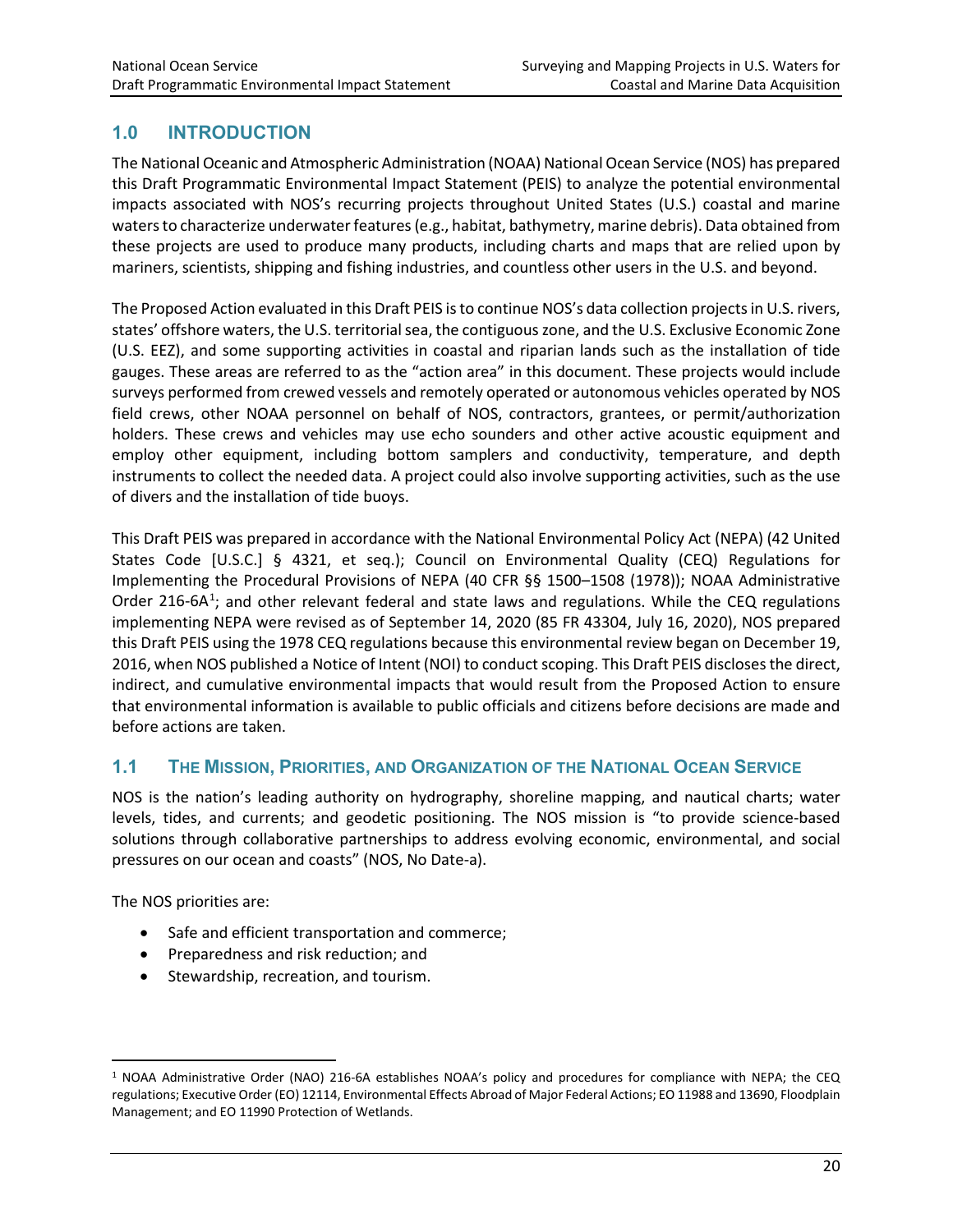To advance these priorities, NOS performs, funds, and authorizes a wide variety of work including research, education, technical assistance, data collection, software development, oversight, disaster response, and resource stewardship.

NOS provides data, tools, and services that support coastal economies and their contribution to the national economy. Approximately 40 percent of the U.S. population lives and works in coastal areas. Many U.S. coastal areas are undergoing substantial changes and face a variety of challenges, including port congestion and navigation hazards, recurrent flooding and beach erosion, pollution and algal blooms, habitat loss, and risk of catastrophic impacts from coastal storms and tsunamis. NOS works across all levels of government and with academic and private-sector partners to prepare America's coastal communities to address these challenges, reduce risks, and ensure thriving coastal communities and economies now and in the future (NOS, 2017a).

NOS is organized into eight program offices. These are:

- [Center for Operational Oceanographic Products and Services](https://tidesandcurrents.noaa.gov/) (CO-OPS): provides accurate, reliable, and timely water level, current, and other oceanographic measurements that support safe and efficient maritime commerce, sound coastal management, and recreation.
- [National Centers for Coastal Ocean Science](https://coastalscience.noaa.gov/) (NCCOS): conducts and funds research in support of NOS core priorities of coastal change vulnerability, mitigation, and restoration; marine spatial ecology; stressor impacts and mitigation; and social science.
- [Office of National Geodetic Survey](https://www.ngs.noaa.gov/) (NGS): provides the nation with geodetic and geographic positioning services through a common reference framework, the National Spatial Reference System, for establishing the coordinate positions of all geographic and geospatial data.
- [Office of Coast Survey](https://www.nauticalcharts.noaa.gov/) (Coast Survey): carries out NOAA's surveying and charting responsibility in over 3 million square nautical miles (nm<sup>2</sup>) of U.S. waters. The program collects hydrographic data and creates and maintains nautical charts and other products to support safe navigation for commercial shipping, fishing, recreational boaters, and state and local governments.
- [Office for Coastal Management](https://coast.noaa.gov/) (OCM): implements the Coastal Zone Management Act, the nation's guiding legislation for keeping the natural environment, built environment, quality of life, and economic prosperity of our coastal areas in balance.
- [Office of National Marine Sanctuaries](http://sanctuaries.noaa.gov/) (ONMS): oversees the National Marine Sanctuary System, comprising 14 national marine sanctuaries and two marine national monuments. Together, these protected areas encompass more than 600,000 square miles of marine, riverine, and Great Lakes waters.
- [Office of Response and Restoration](http://response.restoration.noaa.gov/) (ORR): provides expertise in preparing for, evaluating, and responding to threats to coastal environments, including oil and chemical spills, hazardous waste releases, and marine debris.
- [Integrated Ocean Observing System](https://ioos.noaa.gov/) (IOOS): a national-regional partnership that provides observational coastal data, forecasts, and new tools to improve safety, enhance the economy, and protect the environment. IOOS provides integrated ocean information in near real time, as well as retrospectively, which improves NOAA's ability to understand and predict coastal storms, wave heights, and sea level change.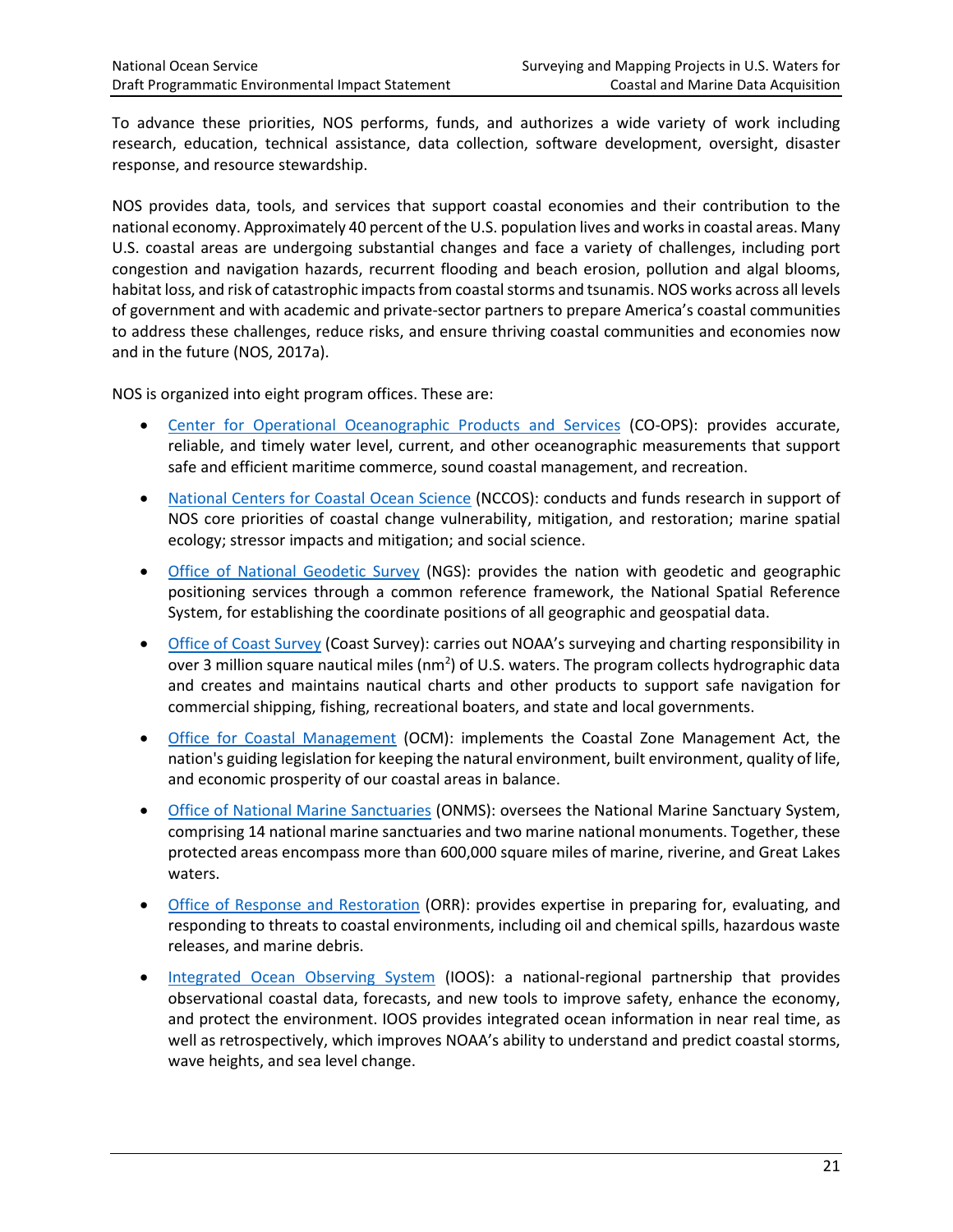Of the eight programs listed above, all but one (the National Geodetic Survey) perform activities that are addressed in this Draft PEIS. Appendix A, Summary of NOS Program Offices and Their Use of Active Acoustic Data Collection Technology, contains more information on each office's mission and history.

### **1.2 PURPOSE AND NEED**

The purpose of the Proposed Action is to gather accurate and timely data on the marine and U.S. coastal environment.

The need for the Proposed Action is to provide the public and private sectors with nautical charts, benthic habitat condition maps, current and tide charts, and other products necessary for safe navigation, economic security, and environmental sustainability. The public and decision-makers need these products to ensure safety at sea, economic well-being, and the efficient stewardship of public trust resources. **Figure 1.2-1** presents the geographic areas of U.S. surveying and mapping data needs.

## **1.2.1 Safe Navigation**

The Coast and Geodetic Survey Act (33 U.S.C. §§ 883a et seq.) and the Hydrographic Services Improvement Act as amended (33 U.S.C. § 892) make surveying and charting a principal responsibility of NOAA. This includes rivers, states' offshore waters, the U.S. territorial sea, contiguous zone and the U.S. EEZ. NOS uses survey data to create products that support safe navigation for commercial shipping, the fishing industry, recreational boaters, and military and government functions such as law enforcement. Many coastal areas are highly dynamic, with shifting shoals and wrecks, and eroding or accreting shorelines, all of which require routine measurement to ensure safe navigation.

## **1.2.2 Economic Security**

The nation's economic security requires timely and accurate data on the natural environment. Shipping on America's network of coastal waterways, navigable channels, ports, and marine terminals is a primary mode of moving goods around the country. This waterborne highway system also connects U.S. producers to the global marketplace. Water transportation jobs and establishments contributed \$33 billion and 467,000 jobs to the U.S. economy in 2016 (OCM, 2016b). By value, vessels carry 46 and 35 percent of U.S. imports and exports, respectively (USCB, 2018). To accommodate the tonnage of goods such as petroleum, iron, coal, and grain being transported by ship, cargo vessels have become larger and have deeper drafts. Port authorities, mariners, and coastal communities depend on accurate navigational information provided by NOS to make informed decisions. Alaskan and U.S. Arctic waters, more of which are becoming navigable given the changing sea ice conditions, are especially important survey targets (NOAA, 2018e). Alaska's approximately 55,000 kilometers (34,000 miles) of coastline contain oil, natural gas, minerals, fish, and other resources that will play an important future role in the U.S. economy, all of which must transit Alaska's waterways to reach domestic and international markets.

## **1.2.3 Environmental Sustainability**

NOS coastal and marine data support ecosystem stewardship. Bathymetric base layers provide valuable information about essential habitat for fish and marine mammals. Survey data provide the extent of coral reef tracts, which helps federal, state, and local governments make informed decisions about anchorages, fishing areas, and other natural resource management issues. For example, coastal and marine resource managers rely on survey data to conserve, preserve, and restore ecological resources, including critical habitat for endangered seabirds, coral, seagrass, fish, sea turtle, and marine mammal species. National marine sanctuaries also rely on surveys to identify and monitor underwater cultural and historical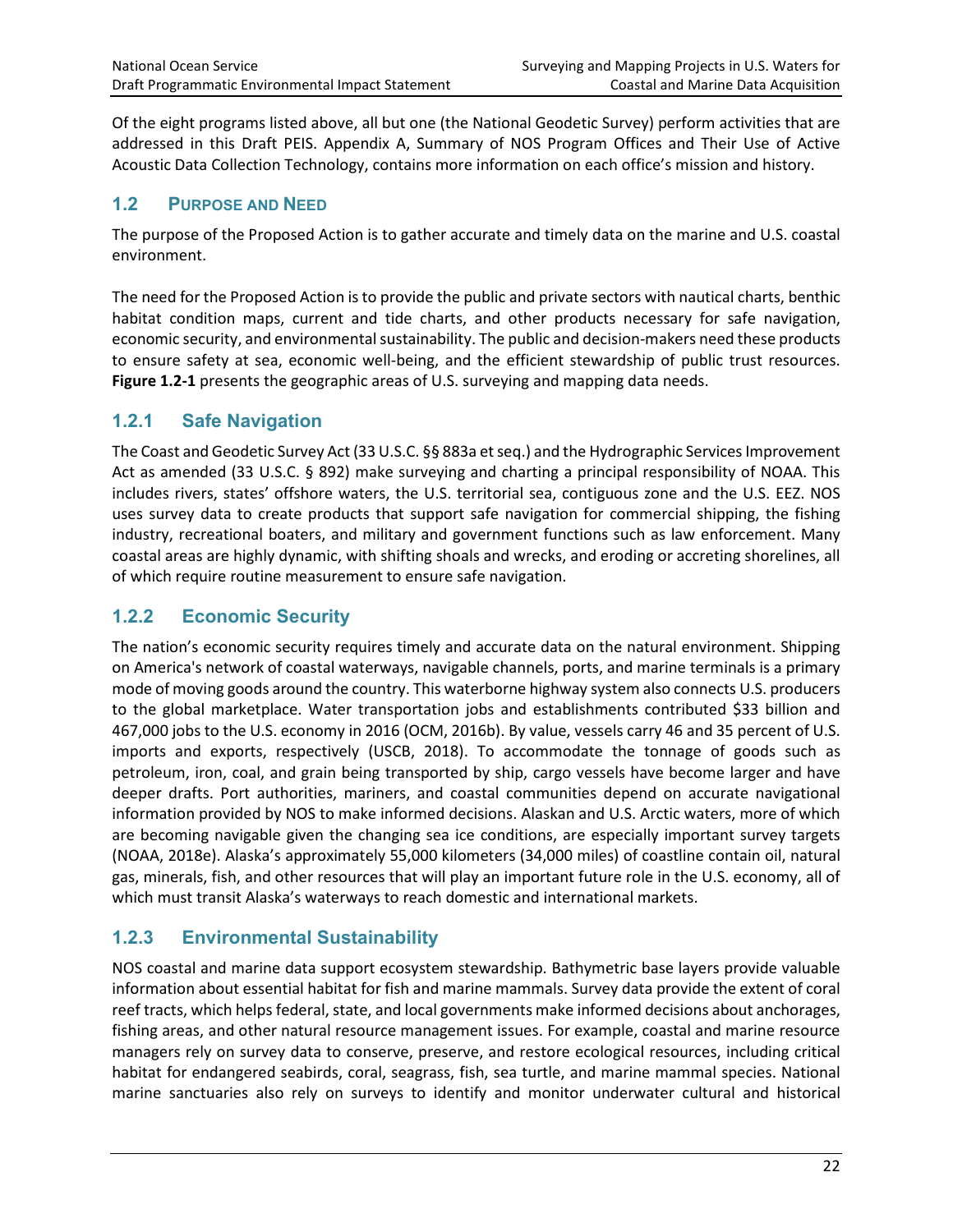resources such as shipwrecks. NOS's ORR collects data to track and map oil plumes and to characterize fish and plankton presence. Finally, NOS coastal and marine data provide baseline resource information against which coastal managers can measure changes to the environment over time.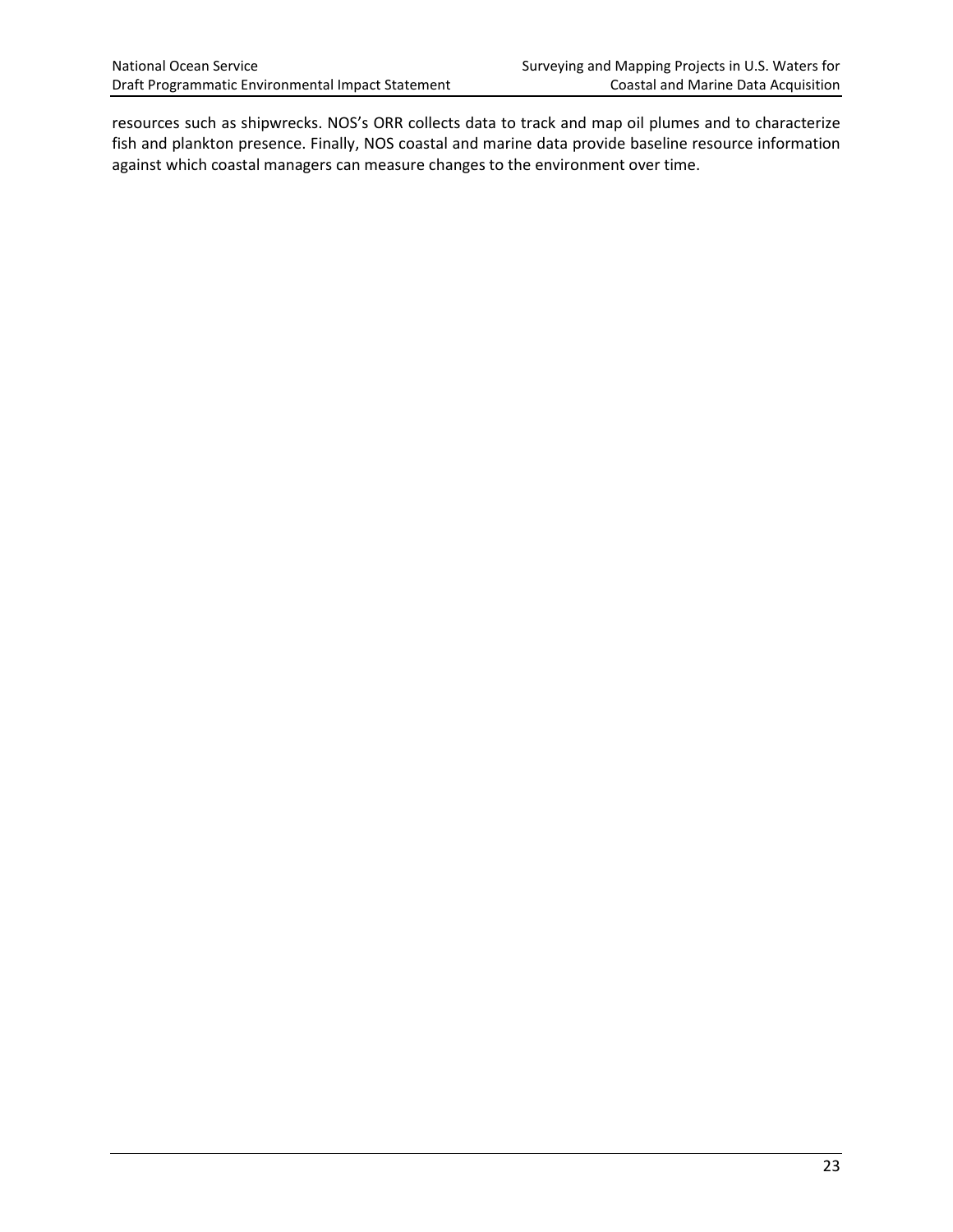

**Figure 1.2-1. Action Area for Surveying and Mapping Activities Conducted by the National Ocean Service**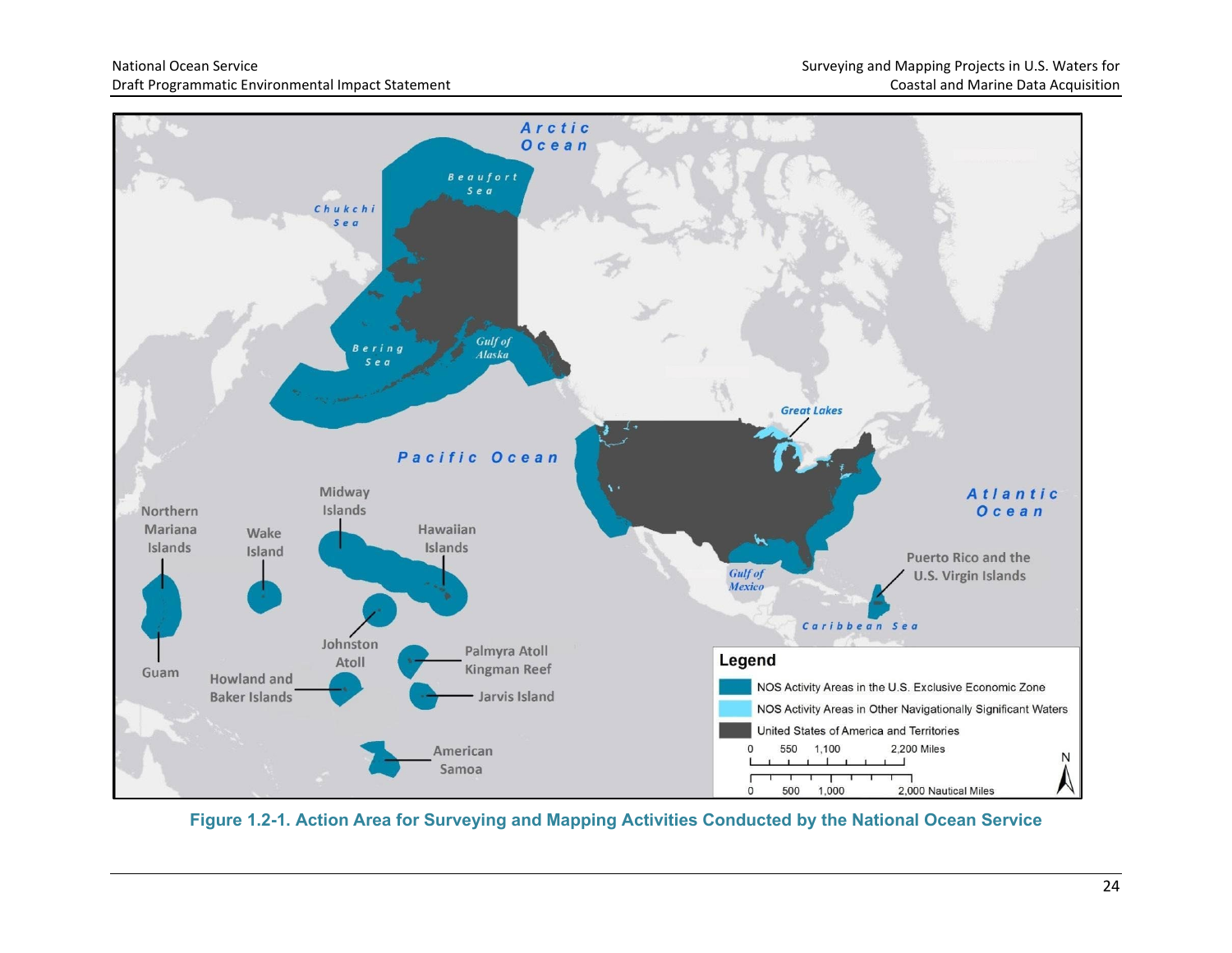#### **1.3 PROGRAMMATIC SCOPE**

The CEQ indicates that programmatic NEPA analysis can "address the general environmental issues relating to broad decisions, such as those establishing policies, plans, programs, or suite of projects, and can effectively frame the scope of subsequent site- and project-specific Federal actions'' (CEQ, 2014). CEQ guidance also provides that "[a]gencies may prepare a single NEPA document to support both programmatic and project-specific proposals." *Id.* 

NOS determined that a programmatic approach was appropriate for the Proposed Action because NOS conducts, authorizes, permits, and funds a suite of similar, ongoing data collection activities throughout the action area. This Draft PEIS analyzes the environmental impacts of a suite of surveying and mapping data collection activities. The analysis will be used to inform NOS leadership and the public on the environmental impacts of these activities before a decision is made on how to execute each project.

## **1.3.1 Subsequent Project-Specific Consideration of Environmental Impacts**

This PEIS would complete the NEPA process for the suite of activities encompassed within the Proposed Action throughout the action area. This PEIS is intended to function as both a programmatic and projector site-specific NEPA document and informs the public of NOS's intent to use the analysis contained within for both purposes. Additional project or site-specific review or analysis may rely on, or tier off, the analysis in this document. NOS anticipates that the majority of future projects encompassed in the Proposed Action would not require additional, site- or project-specific analysis.

NOS would consider the applicability of this PEIS to individual proposed projects through the preparation of a "Record of Environmental Consideration" (REC) as defined in the NOS Environmental Compliance Program Policy (NOS, 2018)2. NOS would complete a REC prior to the start of a project to document whether the project falls within the scope of the activities and effects detailed in this PEIS3. If the REC indicates that all applicable environmental requirements for the proposed activities were satisfied, then the REC would be signed by the appropriate NOS authority. NOS would proceed with the proposed project only after the REC had been signed and it had been determined no additional review or analysis was required. If NOS determines that the activities are outside of the scope of this PEIS, additional project or site-specific review or analysis would be required. For NOS projects occurring in freshwater bodies, project-specific reviews would be conducted to identify potential impacts to select ESA-listed freshwater taxa such as amphibians, mammals, and reptiles eliminated from further analysis in this Draft PEIS as described in Section 3.14.4.

#### **1.4 PUBLIC INVOLVEMENT**

The public has a critical role in helping NOS understand the environmental impacts of the Proposed Action. Public participation promotes transparency, facilitates better decision-making, and helps federal agencies identify data gaps and sources of potential concern regarding the environmental impacts of a proposed action. NOS first involved the public by publishing a "Notice of Intent to Prepare a Programmatic Environmental Assessment (PEA) and Request for Comments" in the *Federal Register* on December 19, 2016 (FR, 2016a). This Notice advised other federal and state agencies, territories, tribal governments, local governments, private parties, and the public of the Proposed Action and the intent to develop a Draft PEA, provided information on the nature of the analysis, and invited their input. The 30-day public comment period closed on January 18, 2017. A copy of the NOI is presented in Appendix B.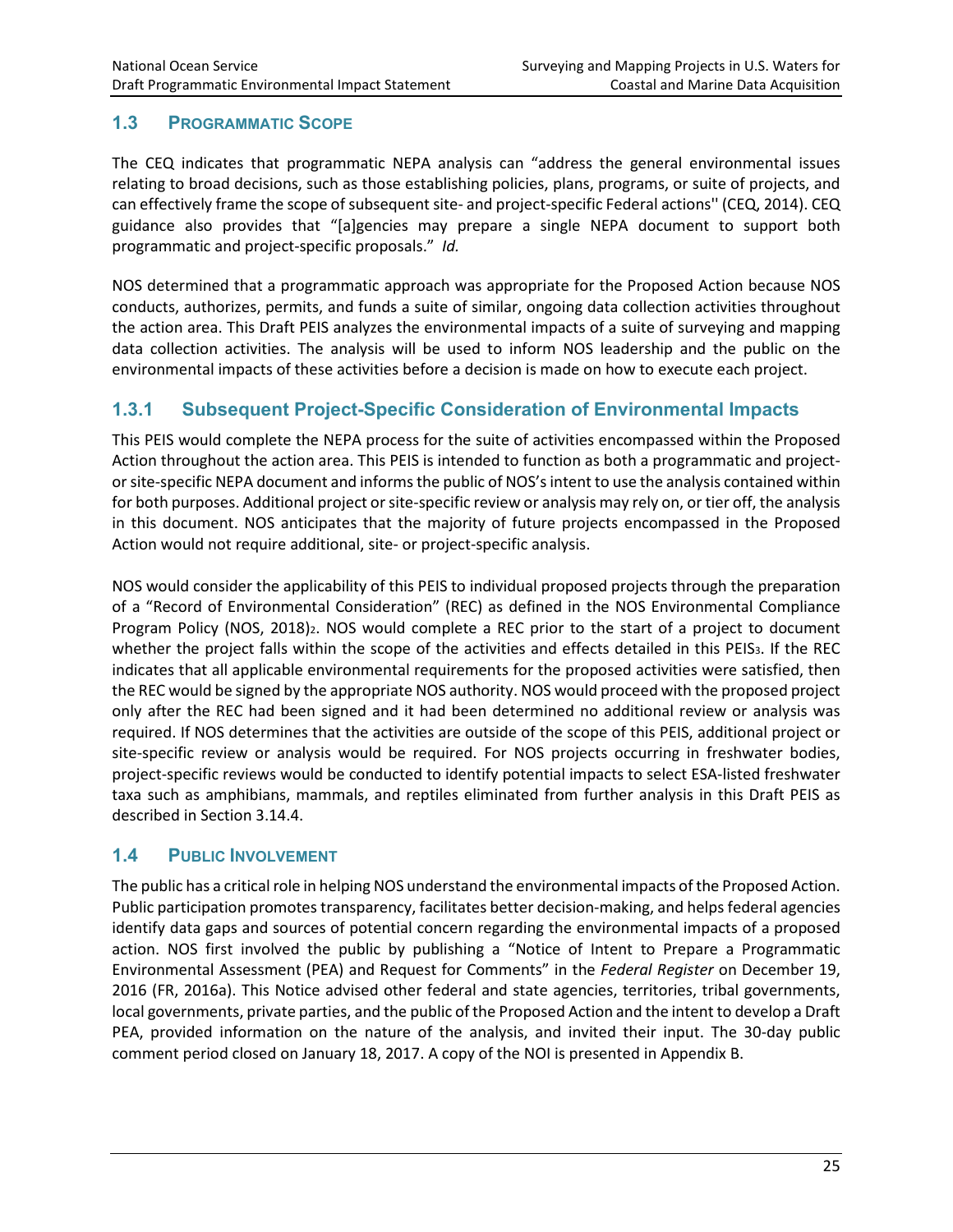NOS received one comment during this comment period, regarding the process used to redact information about potential sensitive cultural resources from publicly available data. This PEIS considers the impacts to historical and cultural resources from data collection, as discussed in Chapter 3, Section 3.11, Cultural Resources. The potential effects resulting from the release of collected data are outside the scope of this PEIS. NOAA, like other federal agencies, is required to comply with Section 304 of the National Historic Preservation Act (NHPA), which protects certain sensitive information about historic properties from disclosure to the public when such disclosure could result in a significant invasion of privacy, damage to the historic property, or impede the use of a traditional religious site by practitioners. NOS will comply with Section 304 of the NHPA in the course of creating public data products.

Due to the geographic and temporal scope of the Proposed Action, comprehensive data modeling approach, and complexity of the analysis, NOS later determined that a PEIS, and not a PEA, would provide the agency and the public with the appropriate framework to understand the potential impacts to critical resources such as marine mammals and to provide input on the Proposed Action.

NOS prepared a comprehensive public involvement and outreach plan outlining the development and distribution of materials to inform the public and solicit input on the scope of the Proposed Action and related impact analysis. In conjunction with publication of the Draft PEIS, an interested party letter inviting public comment on the draft was distributed via email or U.S. mail to federal agencies; states and territories; Non-Governmental Organizations (NGOs); tribes; regional organizations; Alaska regional and village corporations; Native Hawaiian Organizations (NHOs); and NOS grantees, partners, and permit/authorization recipients with potential interest in the Proposed Action. Potentially interested tribes include those in geographic proximity to the action area (i.e., located in coastal states, Great Lake states, or along major navigable rivers) as well as tribes with historic, religious, or cultural connections to coastal and marine resources regardless of proximity to the action area. In addition to contacting interested parties directly, the availability of the Draft PEIS was advertised in newspapers in coastal cities throughout the U.S. and posted on NOAA and NOS social media platforms. These announcements direct readers to the project website at [https://oceanservice.noaa.gov/about/environmental](https://oceanservice.noaa.gov/about/environmental-compliance/surveying-mapping.html)[compliance/surveying-mapping.html.](https://oceanservice.noaa.gov/about/environmental-compliance/surveying-mapping.html) The website provides helpful information detailing key components of the Draft PEIS including an overview of the Proposed Action, fact sheets about the resources analyzed, and instructions on how to comment on the document. In order to reach communities in Alaska without reliable internet access, in addition to newspaper advertisements, NOS developed a Public Service Announcement (PSA) to be broadcasted by public radio stations to reach a broad geographic range along the Alaska coast. Upon request, NOS will make the Draft PEIS available at community centers, libraries, and other public facilities and to individual members of the public by providing a CD, USB drive, or hard copy.

The Draft PEIS is available for review on the project website. There will be a 60-day public comment period for this Draft PEIS that closes on August 24, 2021. Commenters may submit a comment through U.S. mail or email to the contact listed in the Abstract at the beginning of this document or through the Federal e-Rulemaking Portal a[t http://www.regulations.gov/NOAA-NOS-2021-0055.](http://www.regulations.gov/NOAA-NOS-2021-0055)

## **1.4.1 Government-to-Government Consultation**

NOS will invite tribes to engage in government-to-government consultation pursuant to EO 13175, Consultation and Coordination with Indian Tribal Governments. NOS recognizes its unique relationship with tribes and trust responsibility with tribal governments as set forth in the U.S. Constitution, treaties, statutes, executive orders, and court decisions. It is the policy of NOAA to consult on a government-to